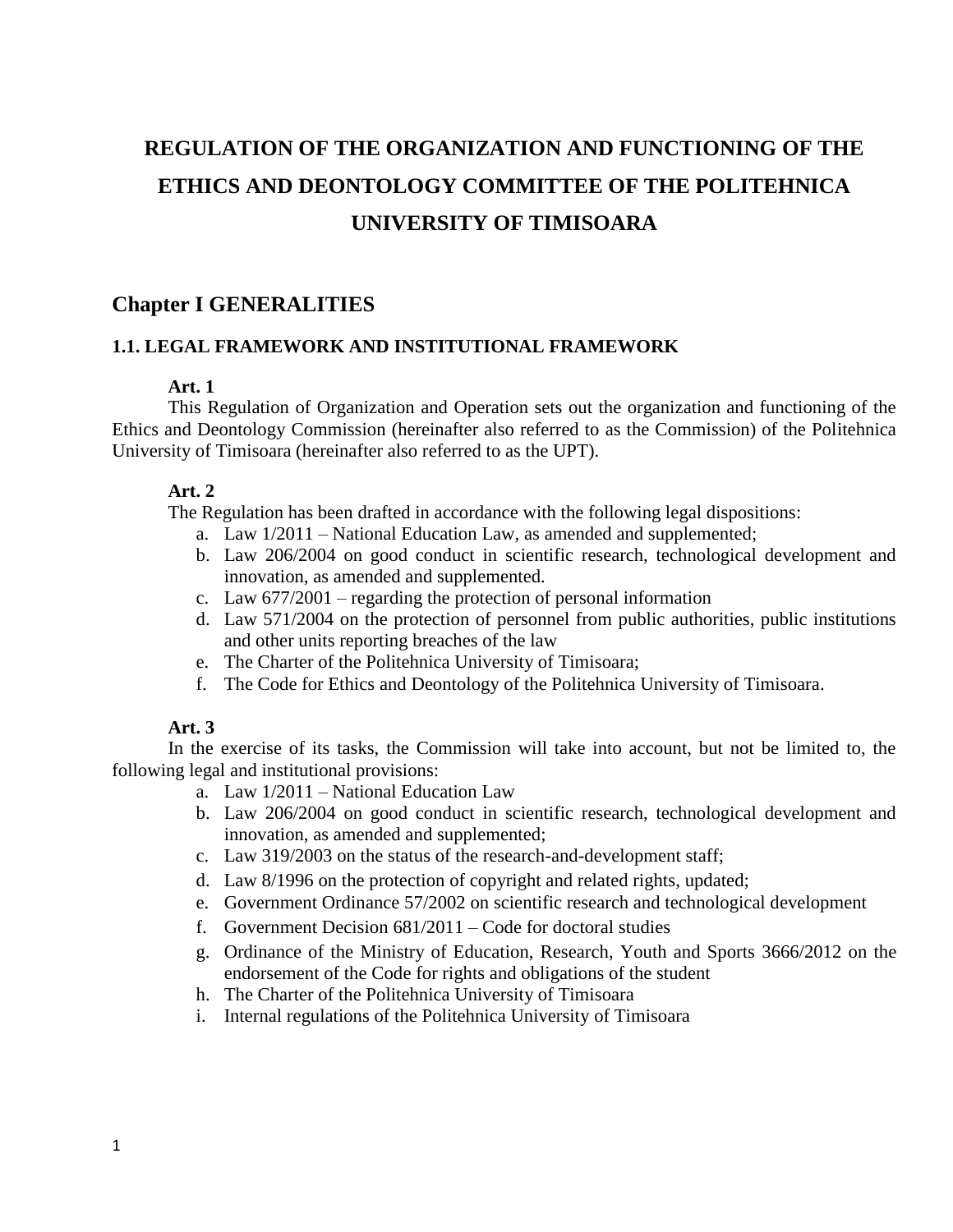## **1.2. MISSION. PURPOSE. OBJECTIVES**

## **Art. 4**

The Commission's mission is to implement the UPT University Code of Ethics in order to develop a respectful institutional culture so as to ensure the freedom of each Member of the university community and to increase individual responsibility.

# **Art. 5**

The objectives undertaken by the Commission in relation to its tasks and powers and with regard to the purpose of this Regulation shall be:

a. compliance with the rules of ethics by all members of the academic community of the UPT;

b. ensuring that files are resolved in accordance with legal, ethical and deontological norms;

c. dealing with all complaints with objectivity and fairness;

d. preventing misconduct from ethics and professional deontology;

e. accurate and objective reporting of the Commission's activities.

# **1.3. GENERAL PRINCIPLES FOR ORGANIZATION AND OPERATION**

# **Art. 6**

This Regulation formulates the following principles, to be complied with both by the Commission and the other parties:

- a) *Legality* all persons involved in Commission proceedings have an obligation to respect the rights and freedoms of the members of the academic community, the procedural rules, and the equal treatment in accordance with the law;
- b) *Fairness* all referrals to and sent to the Commission will be treated equally and objectively;
- c) *The primacy of public interest* according to which the order of law, integrity, impartiality and efficiency are protected and promoted by law and by the internal rules of the UPT and the Commission;
- d) *Responsibility* any person reporting breaches of academic ethics or professional ethics is responsible for supporting the complaint with data and evidence of the misconduct;
- e) *Proportionality* in the application of sanctions, so as to avoid abusive, unfair sanctioning;
- f) *Good conduct*, with the aim of enhancing the prestige of the UPT;
- g) *Good faith* all those involved in the Commission's proceedings will respect not only this principle established by the Civil Code as a general rule, but also ethical rules relating to honesty, prudence, loyalty and diligence;
- h) *Keeping confidential* the work of the Commission, the identity of the persons making the referrals and other facts likely to harm others;
- i) *Adversarial procedure* the Commission will bring to the discussion of the parties (in oral or written procedure) all the questions of fact, applications, exceptions or rules of law invoked by them;
- j) *Respect for the right to defense* according to which the parties concerned have the right, within the limits of the principle of confidentiality, to know the file, to propose evidence, to defend themselves, and to submit their claims to appeal against Commission decisions, in accordance with the law;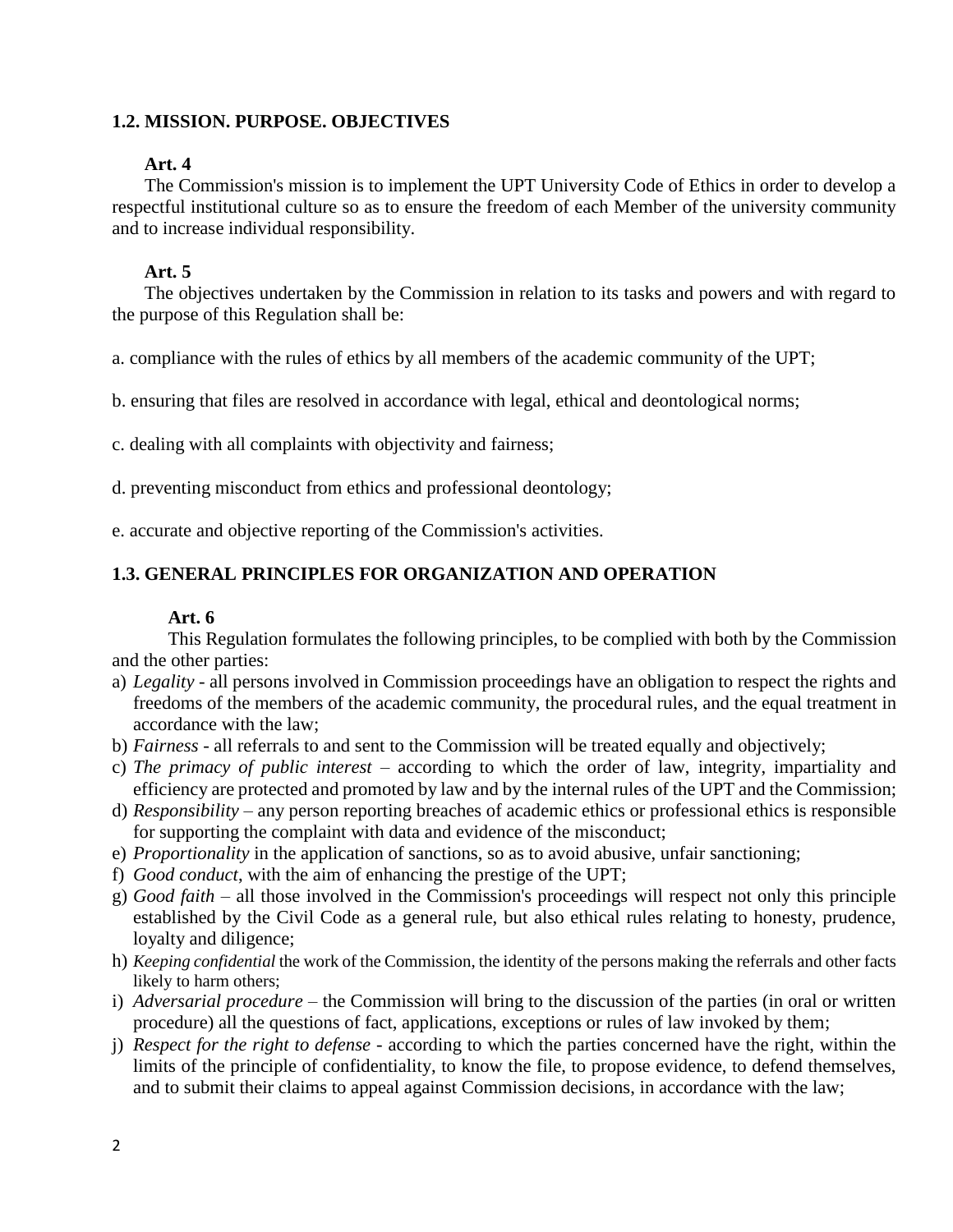- k) *An active role in finding out the truth* in the sense of the Commission's obligation to seek legal and procedural means to prevent any mistake in finding out the truth, on the basis of establishing the facts and the correct application of the Code of Ethics and the law, for the purposes of a thorough, legal judgment fully consistent with ethical rules;
- l) *Independence* of the Commission's work from any structure of the UPT.

# **CAP. II ORGANISATIONAL STRUCTURE OF THE COMMISSION FOR ETCHICS AND DEONTOLOGY**

# **Art. 7**

The UPT's Ethics and Deontology Commission is organized as a permanent structure without legal personality, set up to ensure the compliance with university ethics as well as to sanction ethical misconduct.

In carrying out its duties, the Ethics and Deontology Commission of the UPT shall be independent and shall not be subject to interference or pressure from any person.

#### **Art. 8**

The structure and composition of the Commission shall be proposed by the Management Board, endorsed by the UPT Senate and approved by the UPT Rector.

Following compliance with the steps referred to in paragraph 1, the UPT Rector shall issue a decision on the nominal membership of the members of the Commission.

The Commission is made up of 11 members, of which a student representative is required.

The Commission shall have a chairman who shall be appointed by the UPT Rector upon the decision to appoint the Commission. The appointment of the Chair of the Ethics Commission shall be endorsed by the UPT Senate.

#### **Art. 9**

The members of the commission shall be persons with professional prestige and moral authority and hold a permanent teaching position within the UPT, in accordance with the law.

There may be no members of the Commission who are in managerial/executive positions, regardless of the level.

A student representative must be part of the Commission.

#### **Art. 10**

The term of office of the Commission shall be four years. The term of office of each Member of the Commission shall not exceed four years.

If the term of office of a Member of the Commission ends before the expiry of the four-year period, a new Member shall be appointed within 30 days, subject to the provisions of Articles 7 to 9.

If a Member of the Commission is replaced, the term of office of the new Member shall not extend beyond the date on which the term of office of the Commission expires.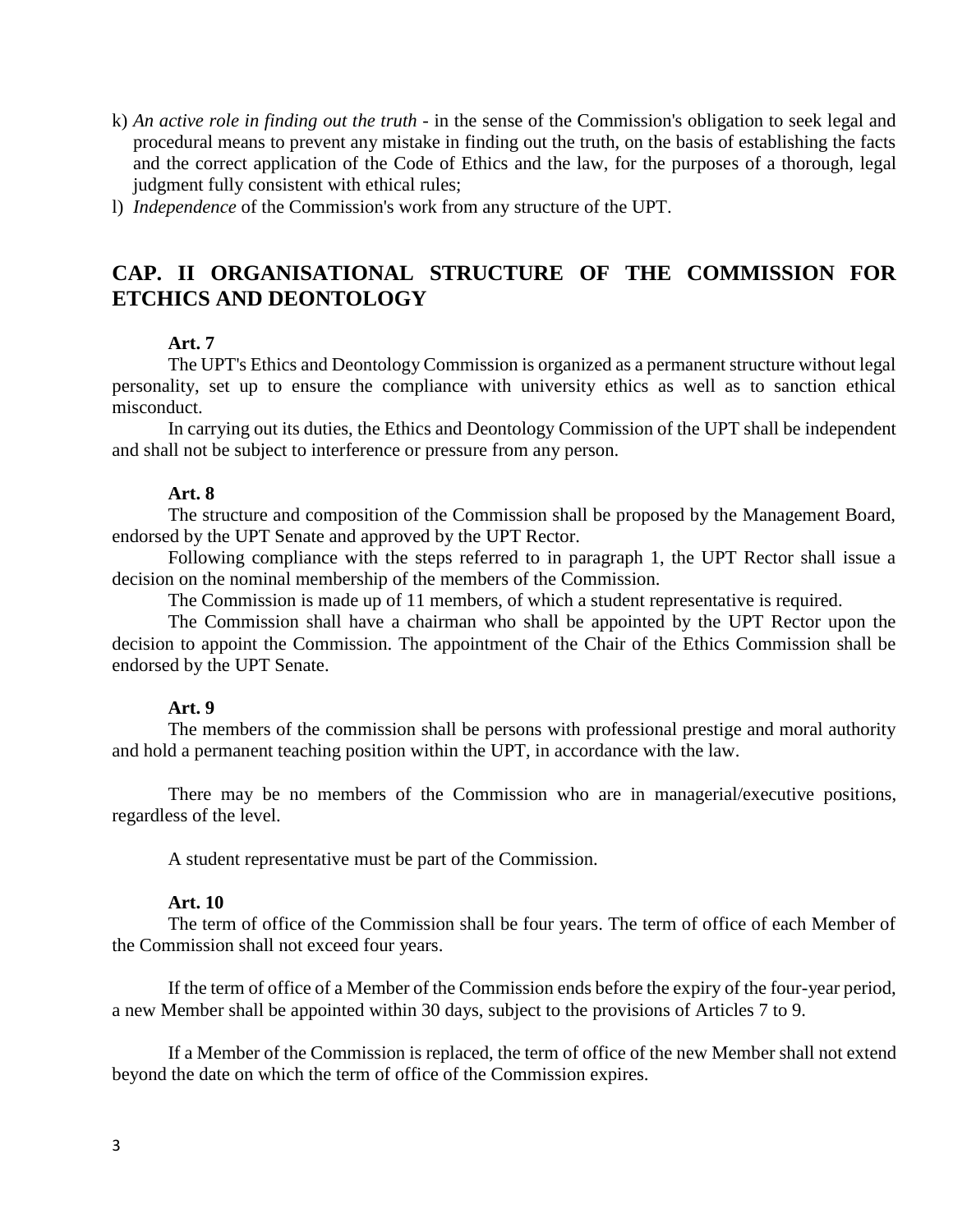Members of the Commission may not exceed two consecutive terms of office in two legislatures.

When a new Ethics Commission is elected, the outgoing Commission ensures that all documents are handed over to the President of the new Commission.

## **Art. 11**

The Commission shall have a Secretary who shall keep records of the Commission documents, draw up minutes and other necessary acts, and shall ensure contacts and other actions related to the work of the Secretariat.

The Secretary of the Commission shall be a Member of the administrative staff of the UPT.

The Secretary of the Commission shall not be a Member of the Commission with the right to vote.

The Secretary of the Commission shall be proposed by the Secretary-General of the UPT and appointed by decision of the UPT Rector.

## **Art. 12.**

The President shall represent the Commission in relation to the management of the university and shall have the following tasks:

a. to propose the planning of the activities necessary for the fulfillment of the task assigned to it by this Regulation and to submit it to the Commission for approval;

b. to convene, chair and moderate the Commission's working meetings;

c. to establish the agenda for the Commission's working meetings;

d. to coordinate the preparation of the annual report on the current respect for academic ethics and ethics of research activities;

e. to submit to the Rector and to the University Senate the annual report referred to in (d);

f. in the event of their unavailability, to appoint any of the members of the Commission for the temporary performance of the duties of president.

## **Art. 13**

In the event of the President's unavailability, he or she shall be given the power to appoint any of the members of the commission for the temporary exercise of the office of President.

## **Art. 14**

The Members of the Commission shall attend its meetings, consider the referrals, express points of view and give opinions on how to deal with the case independently and individually. The Members of the commission shall exercise any other duties arising from the law and the internal rules of the UPT.

## **Art 15.**

The term of office of the members of the Commission shall end in the following cases:

a. revocation on a proposal from the Management Board, endorsed by the UPT Senate and approved by the UPT Rector;

b. by resignation;

c. by losing membership of the UPT community;

d. following disciplinary/ethical violation sanctions.

## **Art. 16**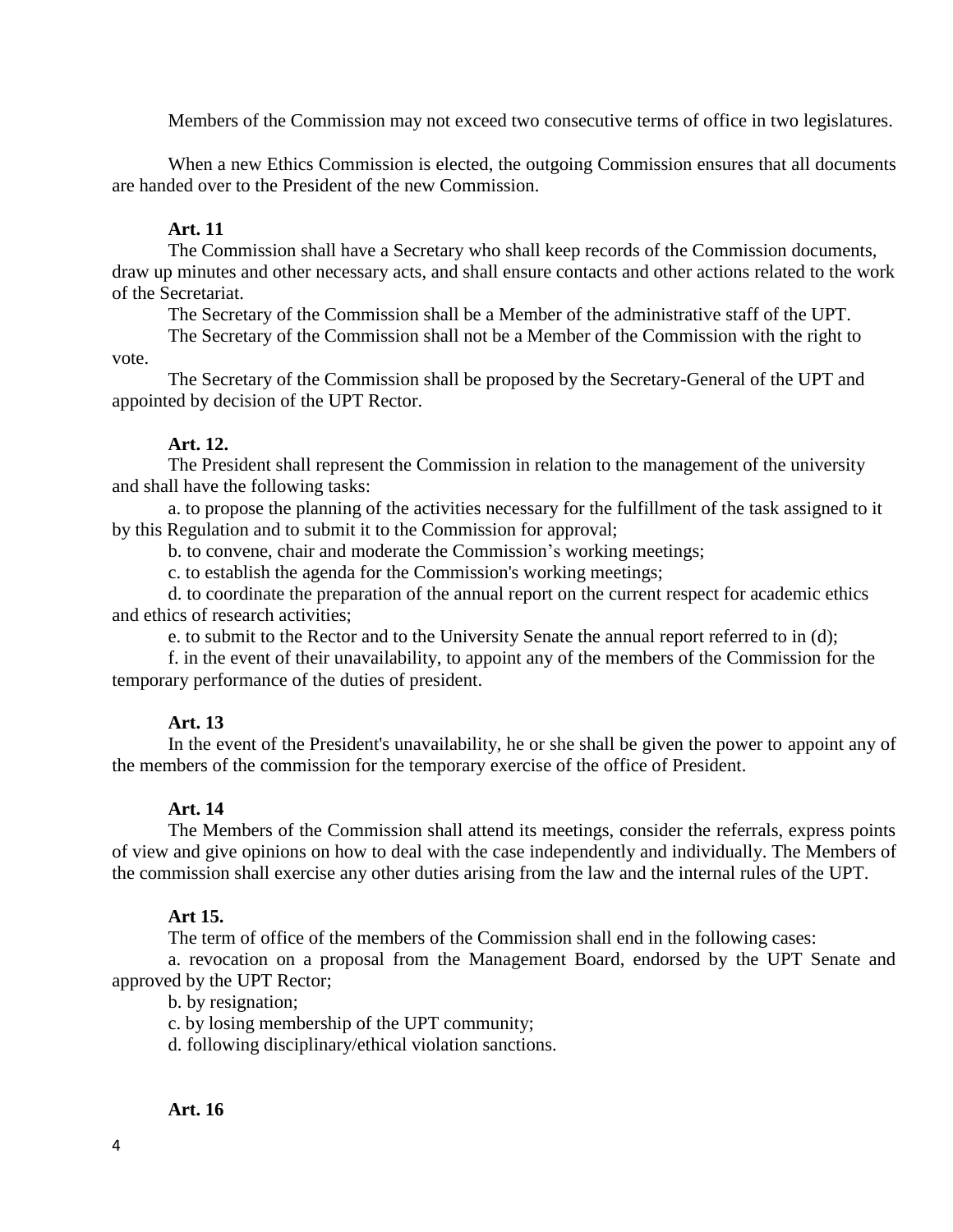The legal adviser may attend the meetings of the Commission as a guest without having the right to express their views on the facts which are the subject of the Commission's meeting. The legal adviser shall not be part of the Commission and shall not have the right to vote.

The resolutions of the Academic Ethics Commission shall have to be endorsed by the university's legal adviser.

The university has legal responsibility for the work of the Commission and its decisions.

The legal support shall be provided by the Legal Office of the UPT in the drafting of the Commission's decisions.

## **CAP. III THE REGIME OF INCOMPATIBILITIES AND CONFLICTS OF INTEREST WITH REGARD TO THE ETHICS COMMISSION**

#### **Art. 17**

In the case of proceedings for the examination of referrals/complaints, the Member of the Commission is incompatible who:

a. is in a relationship of spouse, relative up to and including a third degree with any of the parties (plaintiff or defendant);

b. by decision of the commission, it may affect their spouse, or relatives up to and including a third degree, and other cases calling into question their independence and impartiality.

#### **Art. 18**

In proceedings for the examination of complaints/complaints, the Member of the Commission shall have a conflict of interest when:

a. they, their spouse or their ascendants or descendants, have any interest in resolving the referral;

b. there is an enmity between them, their spouse or one of their relatives up to and including the fourth degree and one of the parties, their spouses or relatives up to and including the third grade, and for other cases calling into question their independence and impartiality.

## **Art. 19**

If a case referred to in Articles 17 and/or 18 arises, the Member of the Commission shall, before commencing an examination of the matter, notify the Commission of such cases and should such cases arise after the examination has begun, as soon as they have known them. The Commission shall also notify the parties concerned.

The person who has declared their incompatibility/their conflict of interest shall not participate in the examination of the referral and in the adoption of the decision.

## **Art. 20**

An objection to a Member of the Commission may be requested by any of the parties concerned, subject to the penalty of revocation, within five days of the party becoming aware of the composition of the Commission or, as the case may be, of the objection.

The request for objection shall be decided by the Commission without the participation of the Member whose objection is requested.

Before taking a decision on the request for objection, the Commission may hear the Member objected/party who requested the objection.

## **Art. 21**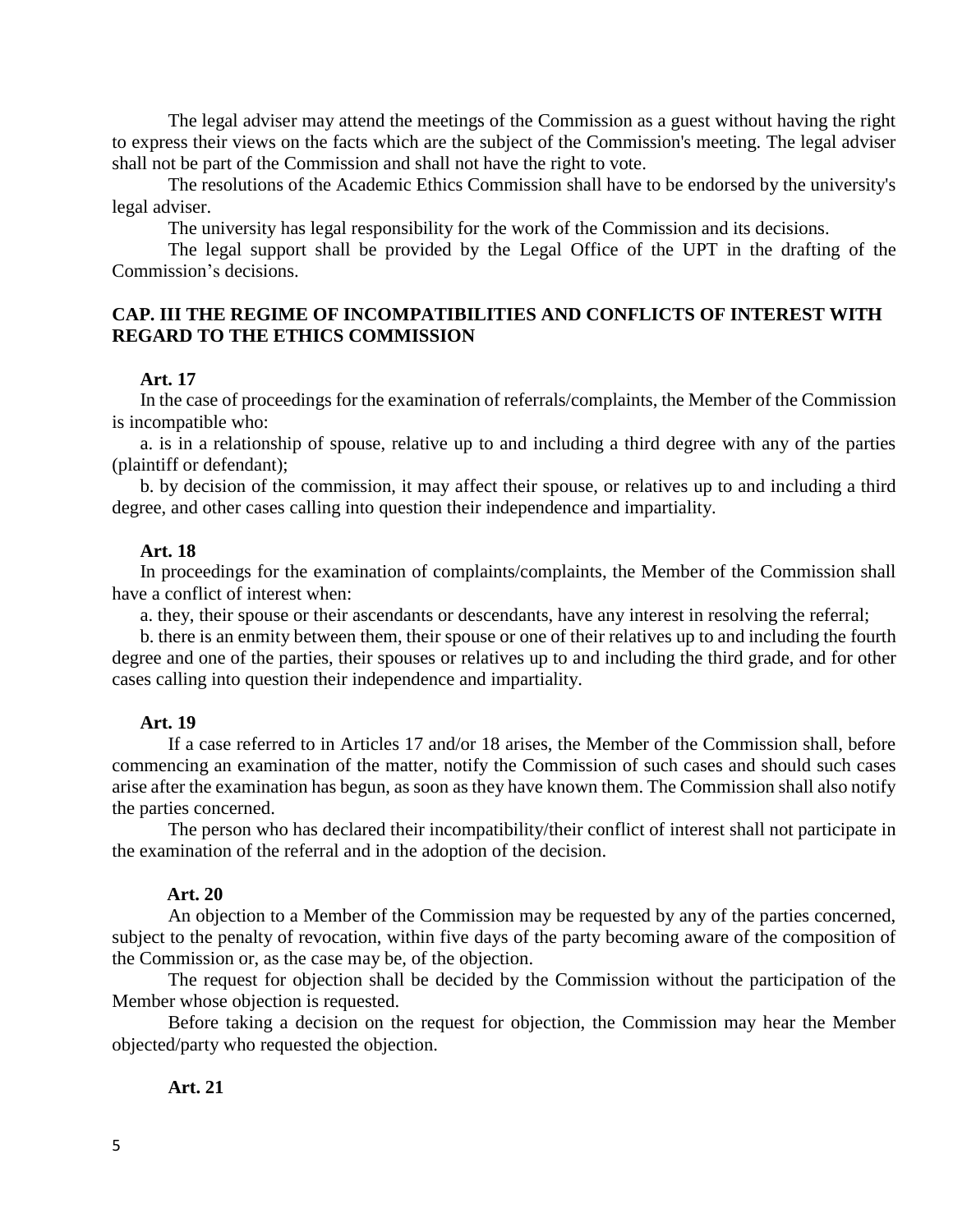The provisions of Article 17-18 shall also apply to the legal adviser invited to meetings of the commission or to the person advising the Commission's decision, or to any expert invited/person to whom an opinion has been requested in accordance with the provisions of this Regulation.

The persons referred to in paragraph 1 shall be obliged to notify the Commission without delay of any incompatibility/conflict of interest situation and to refrain from any procedural act.

The parties concerned may refer the matter to the Commission and request objection to the persons concerned under such conditions as those laid down in Article 20(1).

The Commission shall take a decision without delay on the case of incompatibility/conflict of interest.

## **Art. 22**

In the event of non-compliance with these provisions, acts carried out by the Commission with the participation of the Member in a state of incompatibility/conflict of interest shall not be taken into account.

If a decision is given on the settlement of a referral and the conflict of interest/incompatibility is found with regard to one of the Members of the commission/expert who has made an essential opinion in the settlement of the case, that decision shall be unenforceable.

The annulment of the judgment may be requested by the injured party within a maximum of 10 days from the date of the finding of incompatibility/conflict of interest, but no more than 30 days from the date of communication of the judgment.

Where the legal adviser of the UPT has endorsed the Commission's decision without notifying it that they are in a situation of incompatibility/conflict of interest, the legal opinion shall be null and void.

#### **Art. 23**

Failure by the persons concerned to comply with the provisions of this Chapter may give rise to their legal liability.

## **CAP. IV. MATERIAL COMPETENCE AND POWERS OF THE ETHICS COMMISSION**

## **Art. 24**

## **Material competence:**

The Commission shall analyze and settle complaints about facts which may constitute deviations from the norms of university ethics, in accordance with the provisions of Law No. 1/2011, as amended and supplemented, of Law No. 206/2004, as amended and supplemented, as well as the provisions of the Code of Ethics and other internal provisions of the UPT.

The competence of the Commission of Academic Ethics covers deviations from the code of ethics inside the university and university campus, and those conducted outside it, in so far as it involves members of the university community.

#### **Art. 25**

#### **Competence related to the quality of persons.**

The Commission shall examine and settle complaints about facts which may constitute breaches of the rules of university ethics committed by members of the UPT community, as defined in Article 15 of the UPT Charter.

Where a person no longer has the status of a Member of the UPT community, the Commission may only analyze and resolve the case if the act was committed during the time that the person was a Member of the UPT community. The Commission may propose to impose a sanction in such cases only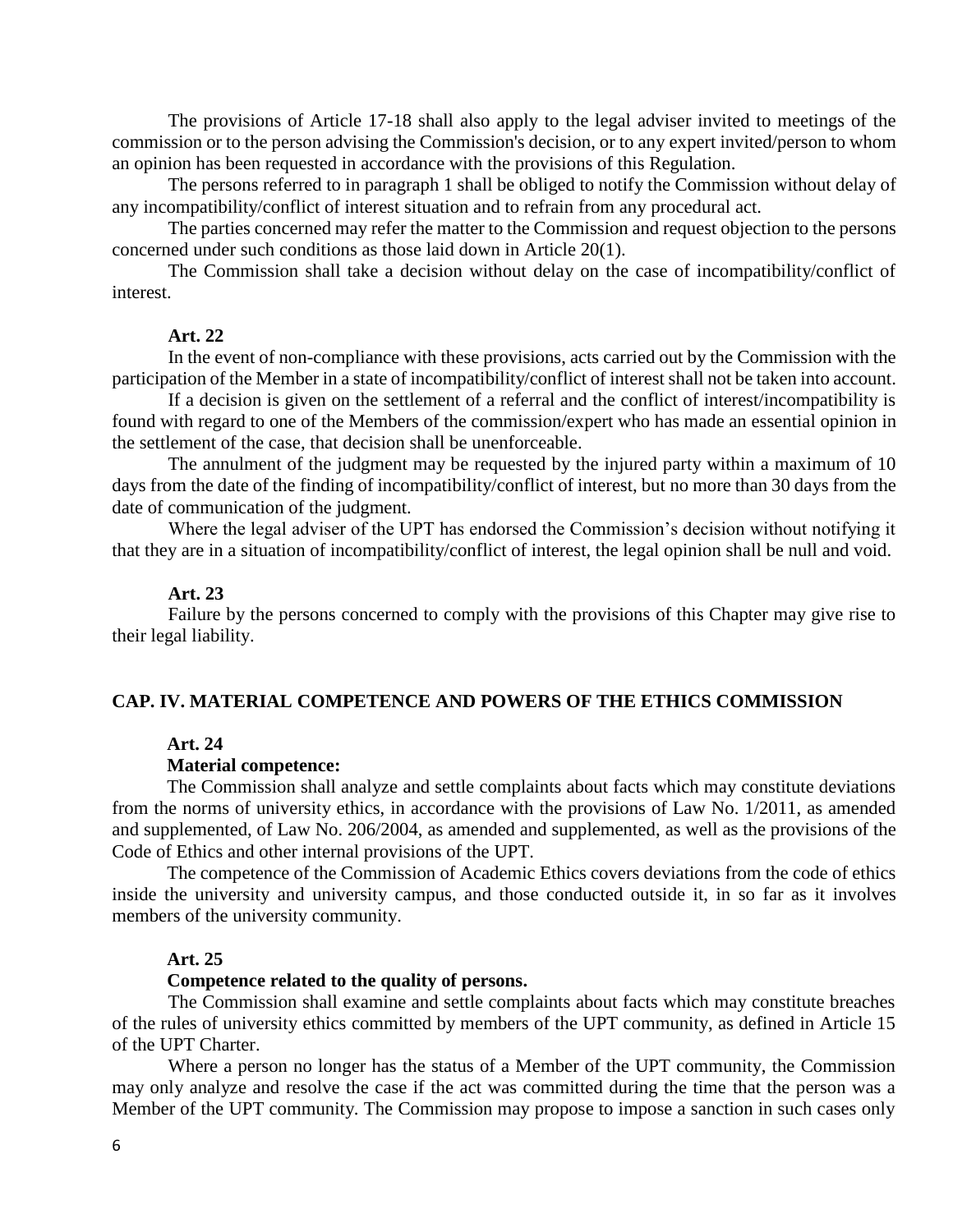if the sanction is expressly provided for by law and has legal effect on a person who, at the time of the decision, no longer has the status of a Member of the academic community of the UPT.

## **Art. 26**

If the Commission finds that it is not competent to deal with a referral, it shall decide thereon. The reasons for the decision shall be given in fact and in law.

## **Art. 27**

The Commission shall have the following tasks:

- a. to review and resolve deviations from the Academic Ethics, on the basis of referrals/complaints or self-referral, in accordance with the Code of Academic Ethics and Deontology and this Organization and Operation Regulation. The Commission will only address written complaints/referrals which are assumed and signed;
- b. to establish sanctions for deviations from ethics as defined in the Code of Ethics and in the applicable legislation;
- c. to appoint analysis panels to examine claims relating to deviations from good conduct in research and development brought to its attention following referrals or on an own initiative basis;
- d. to endorse or to reject reports issued by the analysis panels;
- e. to produce an annual report on the state of respect for academic ethics and ethics in research activities, which shall be presented to the Rector, to the university Senate and shall constitute a public document;
- f. to contribute to the elaboration of the Code of Academic Ethics and Deontology, which is proposed to the university Senate for adoption and inclusion in the University Charter;
- g. tasks assigned by Law 206/2004, as amended and supplemented;
- h. to issued recommendations regarding the respect of ethics in UPT;
- i. to issue proposals for amendments to the UPT Code of Ethics, which shall be submitted to the UPT Senate for adoption;
- j. other tasks provided for in the UPT Charter or by the law.

# **CAP. V. SPECIFIC PROCEDURES WITHIN THE ETHICS COMMISSION**

## **5.1. REGIME OF DOCUMENTS ISSUED / PROCESSED BY THE ETHICS COMMISSION**

## **Art. 28**

In the performance of its tasks, the Commission shall issue decisions, reports, proposals and recommendations. When drawing up decisions, reports, proposals and recommendations, the members of the Commission may also correspond by electronic mail.

## **Art. 29**

The proceedings of the commission shall be recorded in the minutes of the meeting. The minutes shall record the list of participating members, the subjects discussed and the decisions taken, either by consensus or by vote. In the case of decisions adopted by vote, the minutes shall indicate the number of votes in favor, against and abstentions.

## **Art. 30**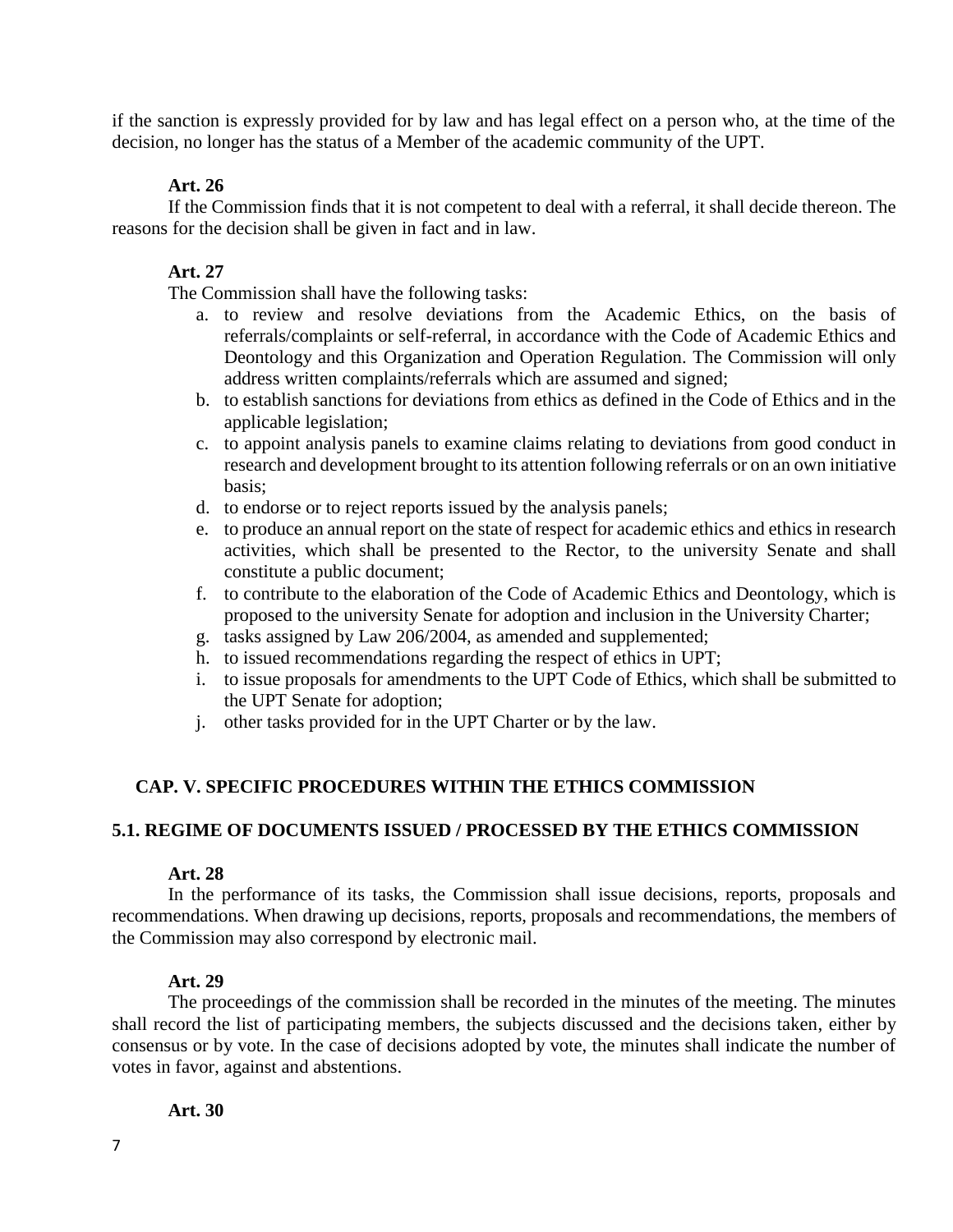Complaints, points of view, expert opinions, witness statements, reports, judgments and any other documents, evidence shall be kept on the case-file.

## **Art. 31**

The Commission may issue invitations to the persons concerned or to persons whose presence is necessary for the work of the commission in order to settle the referral.

#### **Art. 32**

The annual report of the Ethics Commission is a public document, but it must respect the confidentiality of the identity of the parties involved in the complaints resolved by the Commission.

## **Art. 33**

Documents prepared by the Commission/case files shall be stored in the University archives, shall be confidential and shall not be public documents. The exception to the confidential and non-public nature of documents shall be the Annual Report of the Commission, the regime of which is laid down in Article 32 of this Regulation, and the data, which are legally qualified as being of public interest, i.e. the data to be lawfully processed.

Documents forming part of a file examined by the Commission shall be treated as staff documents and shall be subject to the retention arrangements assigned to them. The exception is data and information which are of public interest or which must be published under special law.

## **5.2. MEETINGS OF THE ETHICS COMMISSION**

#### **Art. 34**

The Commission shall meet on a six-monthly basis in ordinary meetings and whenever necessary in extraordinary meetings. Members of the Commission shall be required to be present; a combination of three non-motivated absences shall require replacement of the Member of the Commission.

## **Art. 35**

Meetings of the Commission shall not be public. The deliberations and the decision shall be made with the sole participation of the members of the Commission. The way in which the members of the committee voted to take decisions on cases of breaches of ethics, the positions taken by each Member individually in the discussions and the minutes of the meetings constitute professional secrets.

## **Art. 36**

Meetings of the commission shall be convened at the request of the President of the commission or at least half of its members at least five days before the date fixed. The agenda shall be forwarded by electronic mail to all members at least 48 hours in advance of the meetings, approved at the beginning of each meeting and may be amended by decision of the members of the Commission at the request of any Member of the commission.

## **Art. 37**

The quorum of the commission shall be half plus one of the members.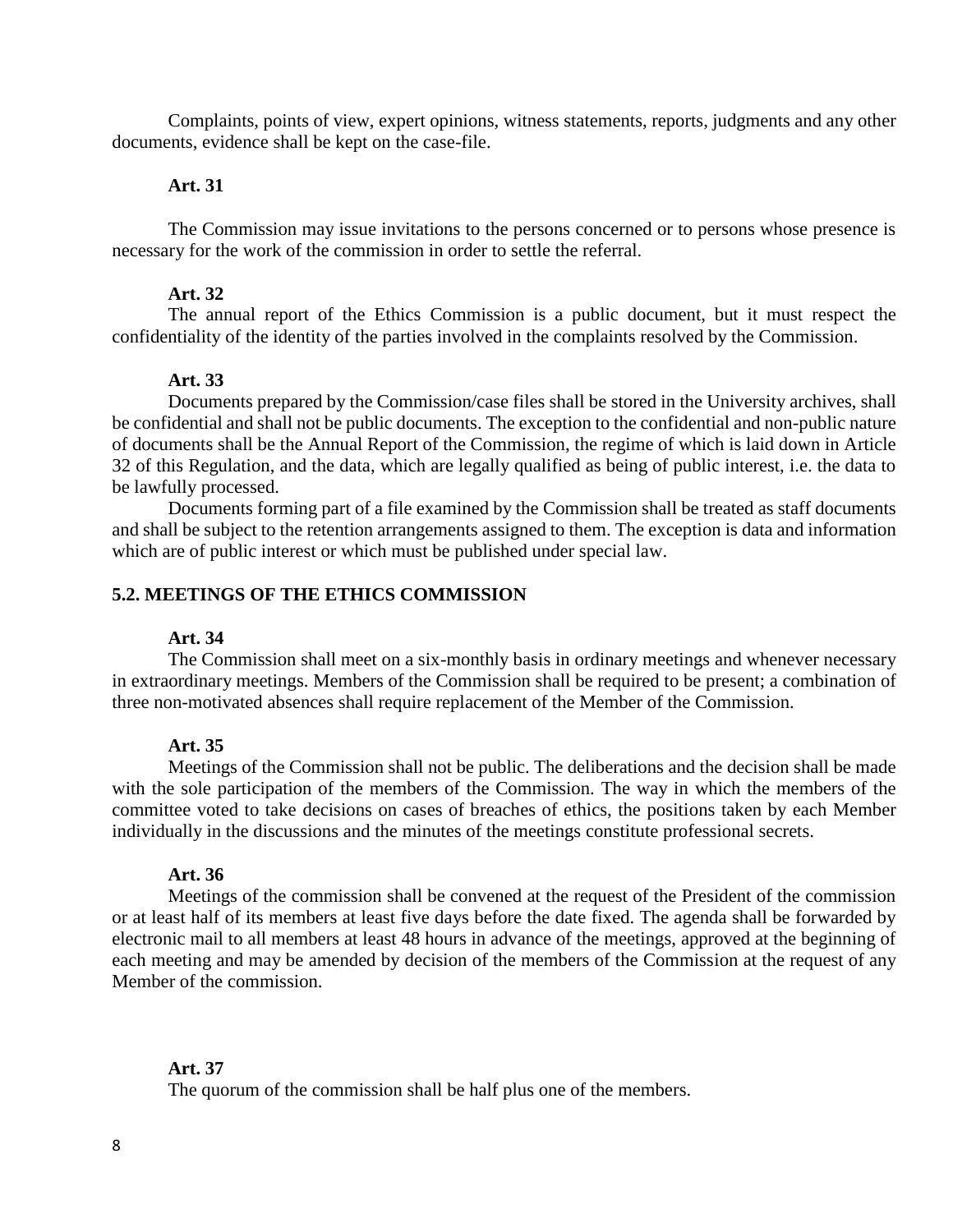## **Art. 38**

Meetings of the Commission may also be attended by:

1. Parties which have been convened in accordance with the provisions of this Regulation;

2. The legal adviser, if invited by the Commission, in accordance with the provisions of this Regulation;

3. experts whose presence is deemed necessary by the Commission in order to clarify scientific/technical matters and who have been invited by the President of the Commission;

4. The UPT Rector or the President of the UPT Senate, if their presence is deemed necessary by the Commission in order to clarify certain matters.

Persons who participate in Commission meetings are obliged to keep confidential the work/decisions they have witnessed and the identity of the parties involved. The duration of the presence of the persons referred to in point 1 at meetings of the Commission shall be determined by the Commission. If it is found by the Commission that the presence of the persons mentioned above is no longer necessary, they shall be asked to leave the meeting.

## **5.3. SPECIFIC PROCEDURES OF THE ETHICS COMMISSION, RELATING TO THE COMPETENCES AND TASKS OF THE COMMISSION**

## **5.3.1. SOLVING OF CASES**

## **Art. 39**

The complaint is an information given by a person who has been injured by the act which may constitute a breach of ethics.

The referral is the information given by a person about a deed that may constitute a deviation from ethics.

#### **Art. 40**

Any person from or outside the university may submit referrals/complaints to the Academic Ethics Commission regarding an act which may constitute a breach of the university code of ethics or misconduct in scientific research by a Member of the UPT community.

Referrals/complaints shall be submitted only in writing to the UPT Registry and shall contain at least the following elements:

1. name of the person referring, their mail address;

2. name of the person referred;

3. detailed description of the referred act, and the date of the act, whenever possible;

4. evidence held by the person referring;

5. express statement of the person referring with regard to their agreement / disagreement to the disclosure of their identity as the person referring to the person referred;

6. date of the referral and signature of the person referring.

If the Commission finds at the first review meeting that the referral/complaint does not contain the signature of the person making the complaint, the Commission will order the case to be closed. Even in this case, if serious facts prejudicial to the reputation and image of the UPT are brought before the Commission, the Commission may refer the matter to itself.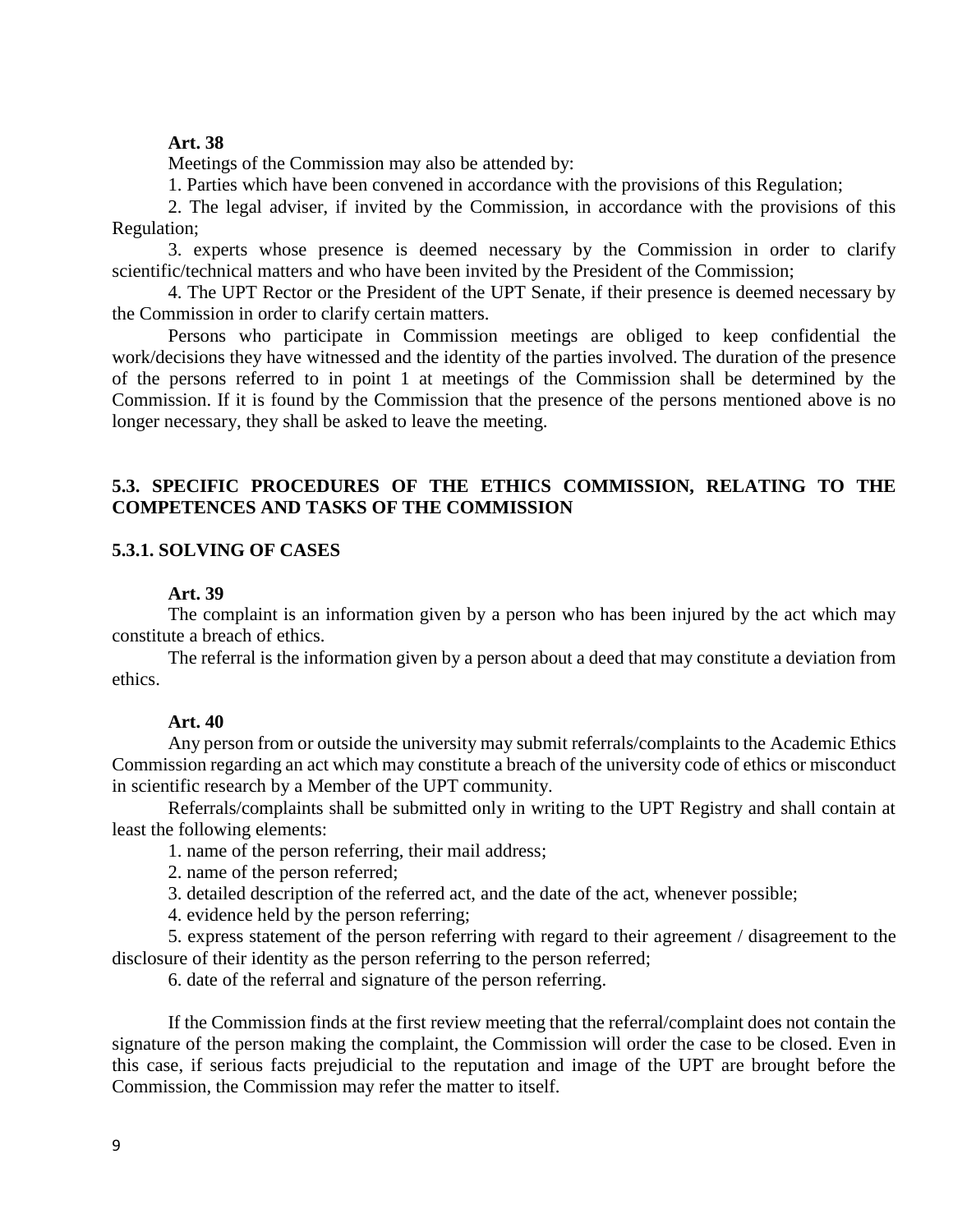If the referral does not contain the reference in paragraph 5, the Commission will, even before the first meeting to examine the referral/complaint, ask from the complainant express agreement/disagreement as to the disclosure of their identity to the person complained of. Failure to reply shall not prevent the referral from being dealt with and the confidentiality of the identity of the claimant being treated in accordance with the provisions of the law and this Regulation.

If the complainants make allegations that are not substantiated or true, the University Ethics Commission has the right to take notice and to establish legal sanctions against such claimants.

## **Art. 41**

Anonymous referrals/complaints will not be taken into account.

## **Art. 42**

The Commission may take notice of and investigate deviations from and breaches of the provisions of the University Code of Ethics, as well as deviations from good conduct in scientific research only when the members of the commission assess on the basis of evidence and decide that the facts are such as to tarnish the image and prestige of the university.

## **Art. 43**

The Commission may consider, within the limits of its competence, referrals to other fora of the UPT, but which have been directed to the Commission by the UPT Rector/President of the UPT Senate.

## **Art. 44**

In all cases, the Commission will examine in advance whether it has the power to settle the referral/complaint and will judge in accordance with the provisions of this Regulation.

## **Art. 45**

All referrals/complaints received shall be recorded and transmitted, in electronic form, to all Members of the Commission as of the date of receipt, by the Secretary of the Commission or by the Member designated by the President, under the conditions of this Regulation.

The IT Department of the UPT will advise members of the Commission to ensure the confidentiality of documents transmitted by electronic mail. They will be sent to the members of the committee with a password, with only the members of the committee knowing the password.

#### **Art. 46**

The person complained of shall be informed of the receipt of the referral by the Secretary of the Commission and shall be summoned in writing to the examination of the complaint, subject to the rules of this Regulation with regard to the confidentiality of the identity of the complainant.

The written notice shall contain the mandatory elements provided for by law, as well as the right of the person complained of to express their point of view in writing.

The absence of a written view from the person complained of or the absence thereof from the meeting for which they were legally summoned shall not constitute an impediment to the proceedings.

The Commission shall respond to the author of the referral within a maximum of 30 days of receipt of the referral.

## **Art. 47**

The Commission shall take specific action to determine whether the offense referred to is a breach within the meaning of the Academic Ethics Code, as follows: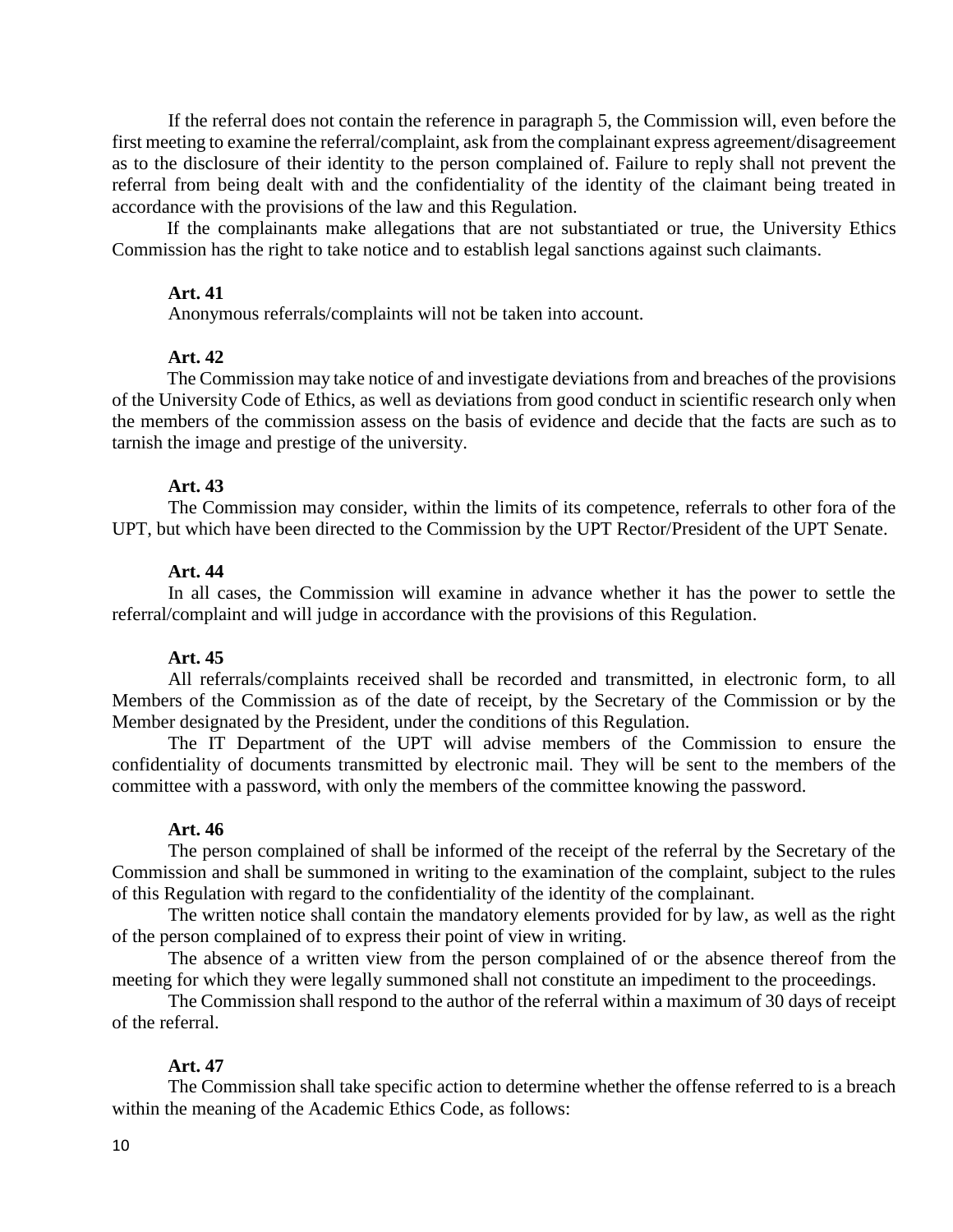a. it will convene in writing the person complained of at the examination meeting, specifying in detail the facts on which they are accused, the date, place and time of the hearing;

b. it may request the views of experts/specialists;

c. it will appoint analysis panels under the terms of law no 206/2004;

d. it may hear witnesses;

e. it may convene the parties to challenge each other ;

f. it may order any other necessary and useful measures to resolve the case properly and lawfully.

## **Art 48**

The Ethics Commission may order several referrals/complaints to be brought together in the following cases:

1. two or more acts have been committed by the same person;

2. several persons participated in a deed.

## **Art 49**

The Ethics Commission may, in duly justified cases, decide on the severance of certain complaints with regard to some persons/facts.

#### **Art 50**

Decisions relating to the joining or severance of cases shall be communicated to the parties concerned.

## **Art. 51.**

The parties involved in the proceedings of the Commission shall have the rights and obligations provided for by law, the Code of Ethics and this Regulation.

The Parties shall have the duty to show good faith in their cooperation with the Commission for the proper conduct of the examination of the dispute and for its completion within the prescribed time limit.

## **Art. 52.**

The final report of the Commission for each referral or complaint shall be approved by decision of the Commission, for which members who are in conflict of interest/incompatibility shall not vote.

Decisions of the Commission concerning the approval of reports establishing sanctions shall be valid if they obtain a number of *for* votes equal to or greater than the simple majority of the members of the Commission as laid down in Article 8.

If on the date fixed for the meeting it is found that at least two-thirds of the members of the Commission are not present, the meeting shall be re-scheduled within a maximum of five calendar days. At the second meeting so convened, decisions of the Commission on the approval of reports establishing sanctions shall be valid if they obtain the votes of a majority of the members present, while respecting the quorum.

## **Art.53**

For facts which may constitute deviations from the rules of ethics in research, as defined in law 206/2004, the specific tasks for the analysis and resolution of the case shall belong to the analysis panel appointed in accordance with law and this Regulation.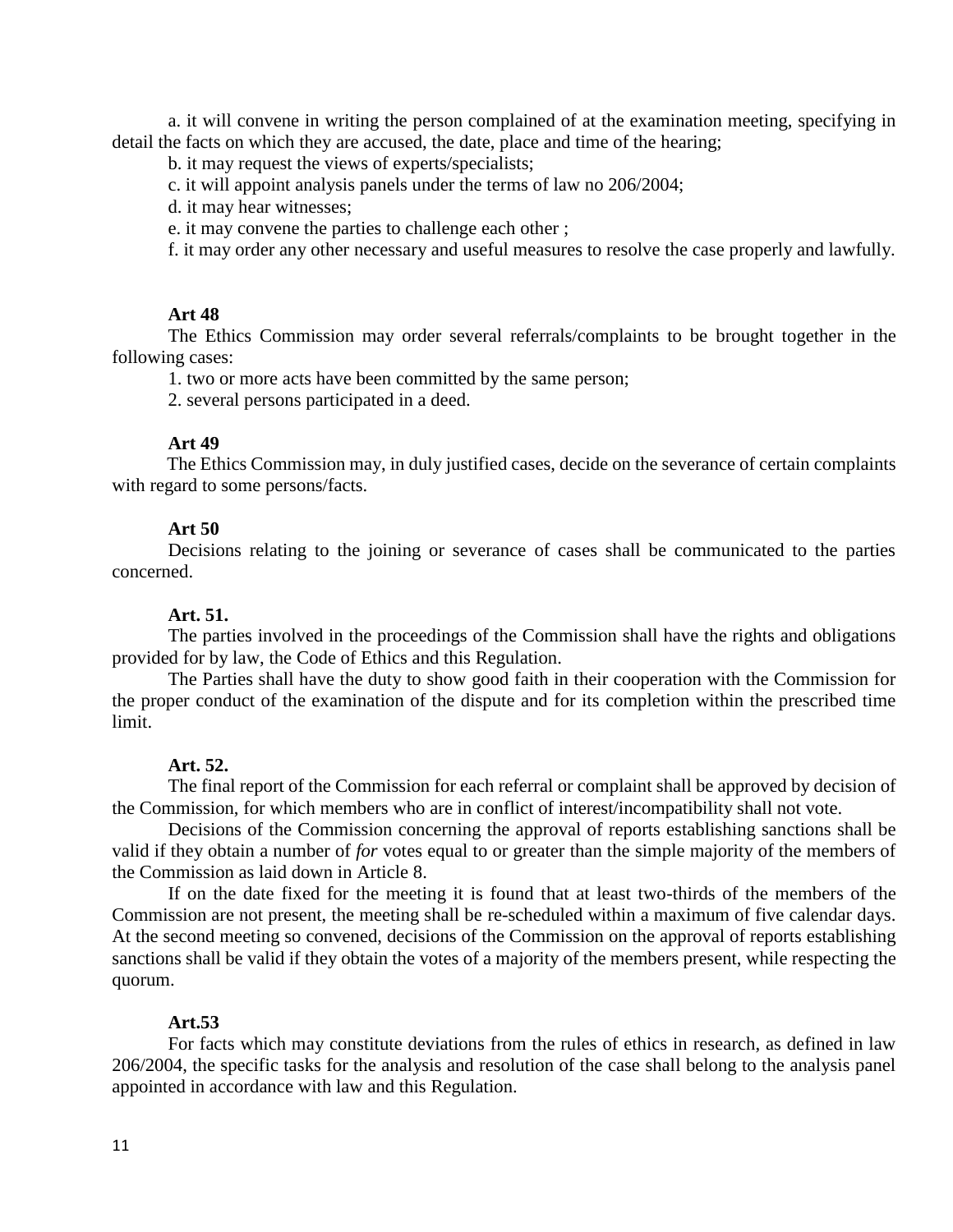The panel of analysis shall draw up a report setting out the sanction. The panel's report will be endorsed or not by the Ethics Commission, under the law. The Commission's decisions will always be motivated.

## **Art. 54**.

The sanctions that may be established for teaching and research staff and auxiliary teaching and research staff by the University's Ethics Commission for infringements of university ethics shall be as follows:

(a) written warning;

(b) a reduction in the basic salary, combined where appropriate with the remuneration of management, guidance and control;

(c) suspension, for a specified period of time, of the right to enter a competition for a higher teaching position, or a position in management, guidance and control, as a member of doctoral, master or license commissions;

(d) dismissal from the post in education management;

(e) disciplinary termination of employment.

## **Art. 55**

The sanctions that may be determined by the university Ethics Commission for students and doctoral students for violating university ethics are as follows:

(a) written warning;

(b) expulsion;

## **Art 56**

For deviations in the research activity, as defined in Law No 206/2006 and Section 4.1.6 of the Code of Ethics, penalties are to be established by the analysis panel appointed by the Ethics Commission, approved by the UPT Senate and implemented by the UPT Rector.

The penalties to be laid down by the analysis panel shall be:

1. written warning;

2. withdrawal and/or correction of all published works in breach of the rules of good conduct;

3. reduction of the basic salary, combined where appropriate with the management, guidance and control allowance;

4. suspension, for a fixed period of time between 1 and 10 years, of the right to enter a competition for higher office, management, guidance and control or as a Member of contest boards;

5. dismissal from the management position of the research and development institution;

6. disciplinary termination of employment.

#### **Art. 57**

Penalties established by the Commission shall be communicated to the UPT Senate and shall be applied by the UPT Rector, by means of a Penalty Decision. It is the responsibility of the legal division of the UPT to prepare the decision and address of the case, as well as to transmit the documents to the complainant and the person complained of.